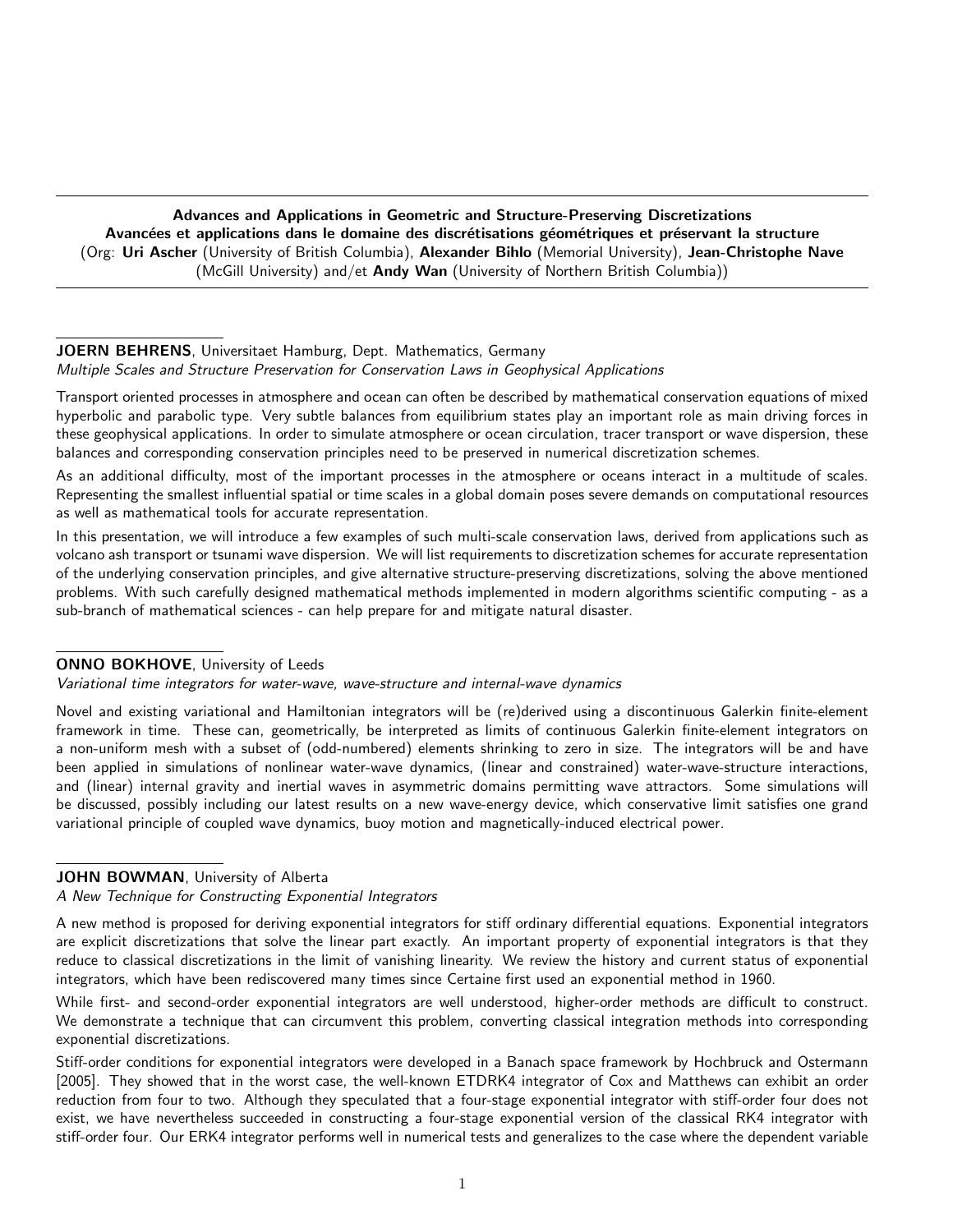is a vector and the linear operator is a diagonal matrix. We plan to extend our construction to the case where the linear operator is a general square matrix. We also wish to derive embedded exponential Runge-Kutta pairs that efficiently generate both a high- and low-order estimate, allowing dynamic adjustment of the time step to achieve a specified accuracy.

### RUDIGER BRECHT, Memorial University of Newfoundland

# a geometric variational discretization of compressible fluids: the rotating shallow water equations on the sphere

We develop a variational integrator for the shallow-water equations on a rotating sphere. The variational integrator is built around a discretization of the continuous Euler–Poincaré reduction framework for Eulerian hydrodynamics. We describe the discretization of the continuous Euler–Poincaré equations on arbitrary simplicial meshes. Standard numerical tests are carried out to verify the accuracy and the excellent conservational properties of the discrete variational integrator.

## ELSA CARDOSO-BIHLO, Memorial University of Newfoundland

#### Invariant high-order parameterization schemes

Numerical weather prediction relies on the process of averaging systems of nonlinear differential equations which leads to a closure problem: unresolved subgrid-scale terms have to be replaced by functions of the explicitly resolved variables. This process is called parameterization. In this talk we tackle the problem of finding invariant parameterization schemes for geostrophic eddies in a barotropic ocean model. As a model we consider the system of incompressible inviscid two-dimensional Euler equations on the beta plane. The parameterization used for the eddy vorticity flux and eddy energy flux are of one-and-a-half order type, as we also consider the equation for turbulent kinetic energy in the closure schemes. By preserving the infinite dimensional maximal Lie invariance group of our model we construct invariant higher-order closure schemes. We carry out numerical experiments to assess the performance of the invariant scheme versus that of the non-invariant scheme.

### ANDREA DZIUBEK, SUNY Poly, Utica, NY

## Literature Review of Structure Preserving Discretizations for Shell Models

With their interconnection of differential geometry and continuum mechanics, shell models are a natural place to study covariant discretization methods of metric dependent operators. Research in the area of exterior calculus based computational methods for elasticity is currently very active and recent progress has been made on the discrete counterparts of a connection, the covariant derivative, and the stress-tensor (a co-vector-valued two-form), which are essential operators in elasticity. However, a covariant discretization of shells is not yet formulated. A starting point is to formulate shell equations in the language of exterior calculus (differential forms).

We will review shell models and discuss some of the issues of structure-preserving discretizations of shell equations.

## TAGIR FARKHUTDINOV, University of Alberta

#### Variational Methods in the Dynamics of Porous Media

We use the variational approach to derive the equations of motion of compressible homogeneous elastic porous media filled with an incompressible non-viscous fluid. The total energy density equation is computed in the form of conservation law. The linearization of the system of equations is found and investigated to confirm the stability of wave propagation. Phase and group velocities of s– and p– waves and corresponding attenuation coefficients are computed numerically for a number of non-dimensional parameter sets. We compared our linearized system with the equations of porous mechanics from Biot's 1962 paper and found a partial correspondence of our parameters with Biot's phenomenological coefficients.

#### FRANCOIS GAY-BALMAZ, CNRS - Ecole Normale Supérieure

Towards a geometric variational discretization of compressible fluid dynamics

We present a geometric variational discretization of compressible fluid dynamics. The numerical scheme is obtained by discretizing, in a structure preserving way, the Lie group formulation of fluid dynamics on diffeomorphism groups and the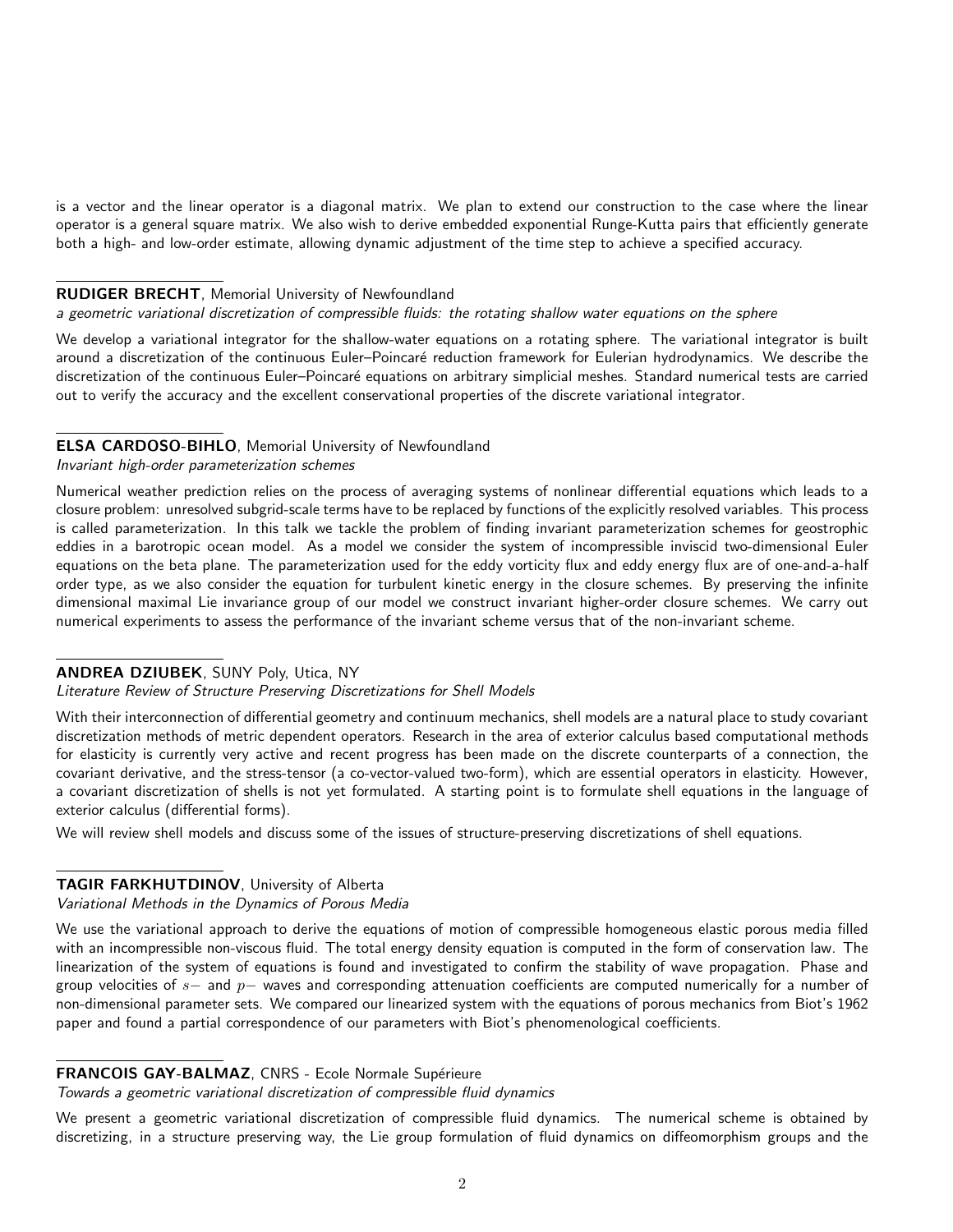associated variational principles. Our framework applies to irregular mesh discretizations in 2D and 3D. It systematically extends work previously made for incompressible fluids to the compressible case. We consider in detail the numerical scheme on 2D irregular simplicial meshes and evaluate the behavior of the scheme for the rotating shallow water equations. While our focus is fluid mechanics, our approach is potentially useful for discretizing problems involving evolution equations on diffeomorphism groups.

## ANDREW GILLETTE, University of Arizona

#### Structure Preservation in (Trimmed) Serendipity Finite Element Methods

Serendipity finite element methods present a promising computational advantage over traditional tensor product finite elements: a significant reduction in degrees of freedom without sacrificing the order of accuracy in the computed solution. The theory of serendipity methods dates back to the 1970s but has seen a resurgence of interest in recent years within the context of finite element exterior calculus and the Periodic Table of the Finite Elements. In this talk, I will focus on the structure preserving properties of serendipity elements and how these properties led us to discover an accompanying space of "trimmed serendipity" elements that are even more computationally efficient. This is based on joint work with Snorre Christiansen and Tyler Kloefkorn.

## YOUSAF HABIB, COMSATS University Islamabad, Lahore Campus Effective order methods for separable differential equations

The idea of effective order was pioneered by J. C. Butcher to construct Runge-Kutta methods of order five with just five stages. For separable differential equations such as separable Hamiltonian systems, one can solve some components of its unknown dependent variable by one Runge–Kutta method and solve the remaining components with another Runge–Kutta method. The scheme is termed as Partitioned Runge-Kutta (PRK) methods. We have extended the idea of effective order to construct efficient symplectic PRK methods for separable differential equations which can preserve some of the underlying geometric properties as well.

## PHILIP MORRISON, University of Texas at Austin Simulated Annealing for the Calculation of Steady States

Two simulated annealing approaches based on geometric/Hamiltonian structure will be described. The first [G. Flierl et al., "Jovian Vortices and Jets," arXiv:1809.08671] uses a combination Dirac constraint theory and double brackets, while the second [C. Bressan et al., "Relaxation to Magnetohydrodynamics Equilibria via Collision Brackets", arXiv:1809.03949] uses metriplectic dynamics. The methods along with various fluid and plasma steady states, steady states of physical relevance, will be described.

## ANDREA NATALE, INRIA

## An optimal transport Lagrangian approach for the Camassa-Holm variational model

In this talk I will consider a multi-dimensional generalization of the Camassa-Holm variational fluid model, describing geodesics on the group of diffeomorphisms with respect to the  $H(div)$  metric. Such a model has been recently reformulated as a geodesic equation for the  $L^2$  metric on a subgroup of the diffeomorphism group of the cone over the domain. This point of view is fruitful for several reasons. On one hand, it allows one to give a precise definition to solutions of the relative boundary value problem (in which the final configuration of fluid particles is provided instead of their initial velocity). On the other hand, it can be used to generate a simple Hamiltonian particle-based discretization of the initial value problem using semi-discrete unbalanced optimal transport. This approach further develops a similar one proposed for the incompressible Euler equations, by including compressibility effects. I will present our methodology together with some numerical results illustrating the behaviour of the scheme.